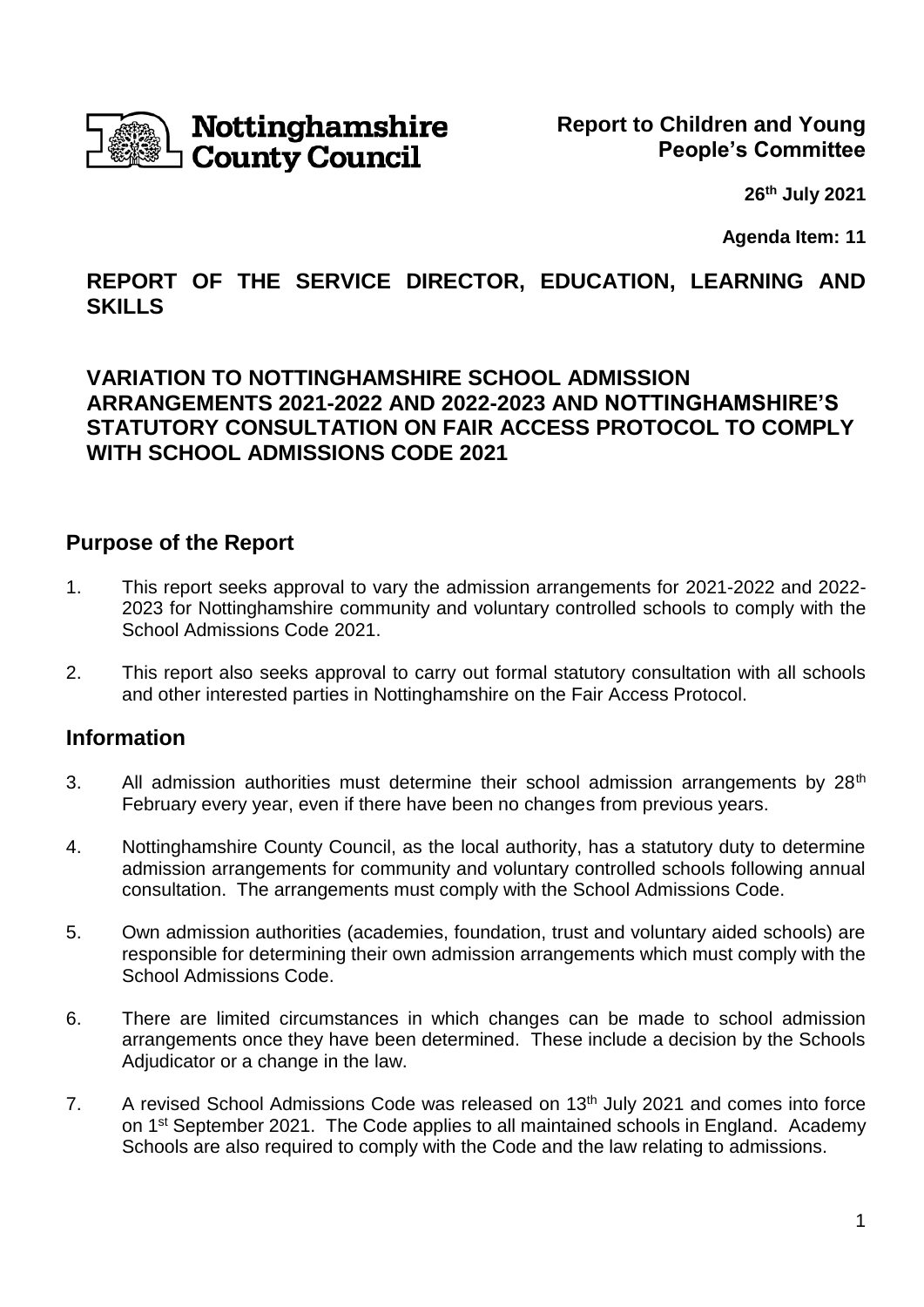- 8. Each local authority must have a Fair Access Protocol to ensure that unplaced and vulnerable children, including those having difficulty in securing a school place in-year, are allocated a school place as quickly as possible. The Code states that the Protocol must be consulted upon and developed in partnership with all schools in its area.
- 9. The Department for Education consulted on proposed changes from  $26<sup>th</sup>$  June to  $16<sup>th</sup>$ October 2020. The consultation summary and government response to the consultation is available as a background paper.

#### **Variation of Nottinghamshire County Council's admission arrangements 2021-2022 and 2022-2023 as a result of changes introduced by School Admissions Code 2021**

- 10. **In-year admissions:** a dedicated section is now included for in-year admissions setting out a clear process for managing in-year admissions, including introducing timescales for different stages of the application. Nottinghamshire County Council's arrangements will be revised to reflect the change in timescales. The County Council will aim to notify parents of the outcome of their application within 10 school days, and as a maximum within 15 school days.
- 11. **Looked after and previously looked after children:** the County Council's arrangements give highest priority to looked after and previously looked after children, and second highest priority is given to children who were previously in state care outside of England. The 2021 Code has amended references to previously looked after children to include children who have been in state care outside of England and have ceased to be in care as a result of being adopted, and children who were adopted (or subject to child arrangement orders or special guardianship orders) immediately following having been looked after in England. The County Council's arrangements will be revised to include the change in definition so all looked after and previously looked after children are included in criterion 1.
- 12. **Children of UK service personnel and crown servants:** further clarity has been included regarding the address to use for admission of service or crown servant families. The County Council's arrangements have been updated to clarify this.
- 13. The amendments to the Code require the admission authority, Nottinghamshire County Council, to revise its 2021-2022 and 2022-2023 admission arrangements for community and voluntary controlled schools (attached as **Appendices 1 and 2**).

### **Fair Access Protocol**

- 14. To meet the requirements of the Code, the Protocol must be consulted upon and developed in partnership with all schools in Nottinghamshire. The Council will be required to consult on its Protocol to:
	- make the purpose of Fair Access Protocols clearer
	- introduce timescales for placement decisions
	- ensure Fair Access Protocols are only used to support the most vulnerable
	- clarify the provision in relation to the use of fair access for children with challenging behaviour.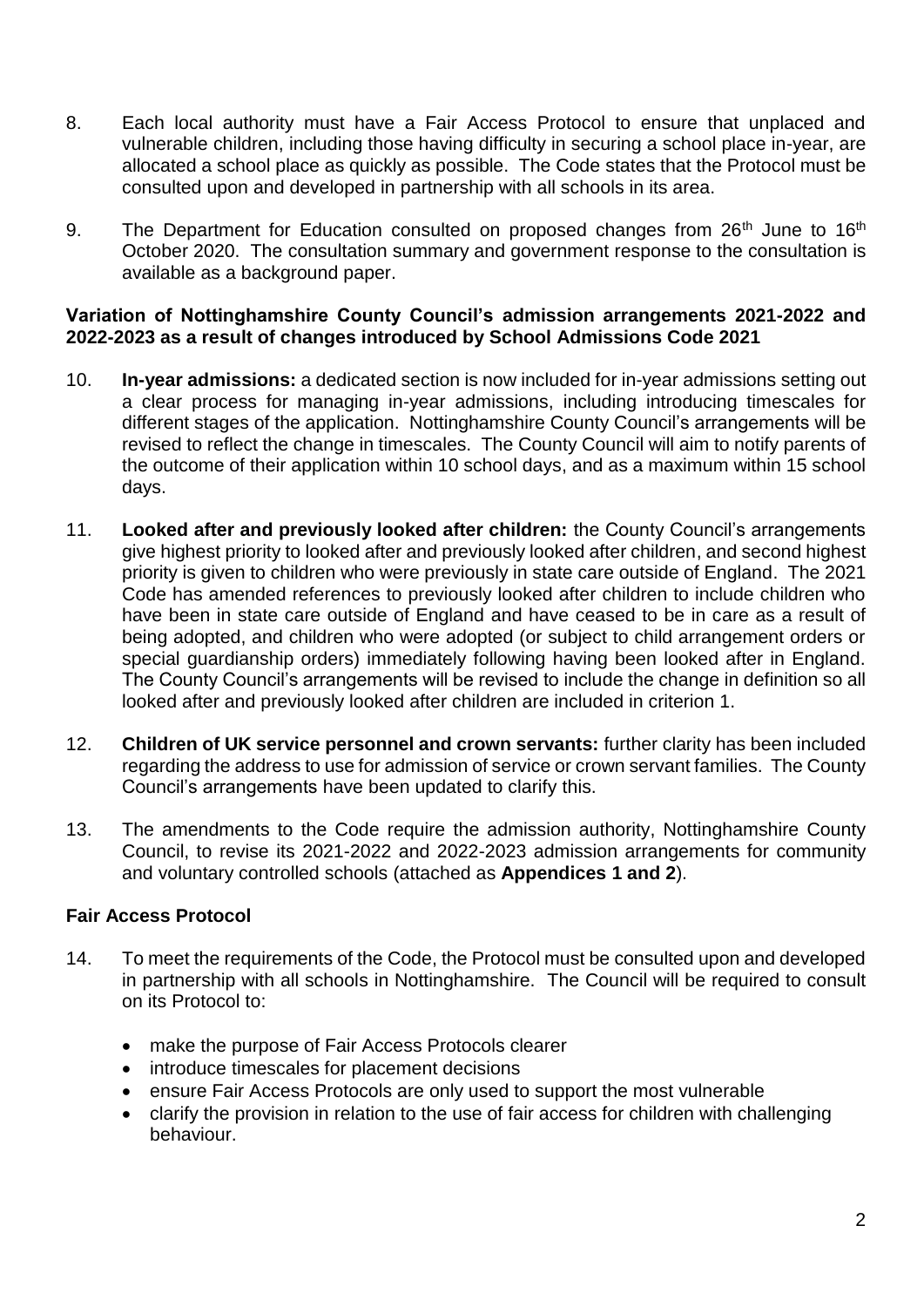- 15. The Code comes into force in September 2021. Local authorities must make changes to their existing Fair Access Protocols in order to give effect to the new provisions in the 2021 Code. This means that a new Fair Access Protocol will be operational on 1<sup>st</sup> September.
- 16. Local authorities must consult all the admission authorities in their area about the changes they intend to take forward. Nottinghamshire County Council's consultation on the Fair Access Protocol will take place from 4<sup>th</sup> August until 19<sup>th</sup> September 2021.
- 17. Consultations would normally take place during term time, however as the Code introduces a clear timescale for placement decisions and the new Fair Access Protocol must be operational as outlined in the Code it is necessary to carry out the consultation during this period to ensure the Fair Access Protocol is operational with the provisions outlined in the new Code.
- 18. Applications received from 1<sup>st</sup> September 2021 will be required to be processed in line with the timescales published in the revised Code.
- 19. The stakeholders below will be included within the consultation and given the opportunity to respond:
	- All schools in Nottinghamshire
	- Chairs of governors of schools clerked by the Council
	- County Councillors
	- Borough/District Councillors
	- Dioceses
	- Known alternative education providers
	- Known Early Years providers including children centres
	- MPs
	- Neighbouring Local Authorities
	- Parish Councils
	- Internal services including
		- o Integrated Children's Disability service (ICDS)
		- o Place Planning
		- o School Admissions Service
		- o School Improvement.
- 20. There will also be publicity about the consultation via social media and the Council's intranet.

#### **Other Options Considered**

21. No other options have been considered.

#### **Reason/s for Recommendation/s**

- 22. To enable the County Council to meet its statutory responsibility as required by The School Admissions Code including the requirement to consult on the Fair Access Protocol.
- 23. To ensure the admission arrangements for community and voluntary controlled schools for 2021-2022 and 2022-2023 comply with the mandatory requirements of the Code.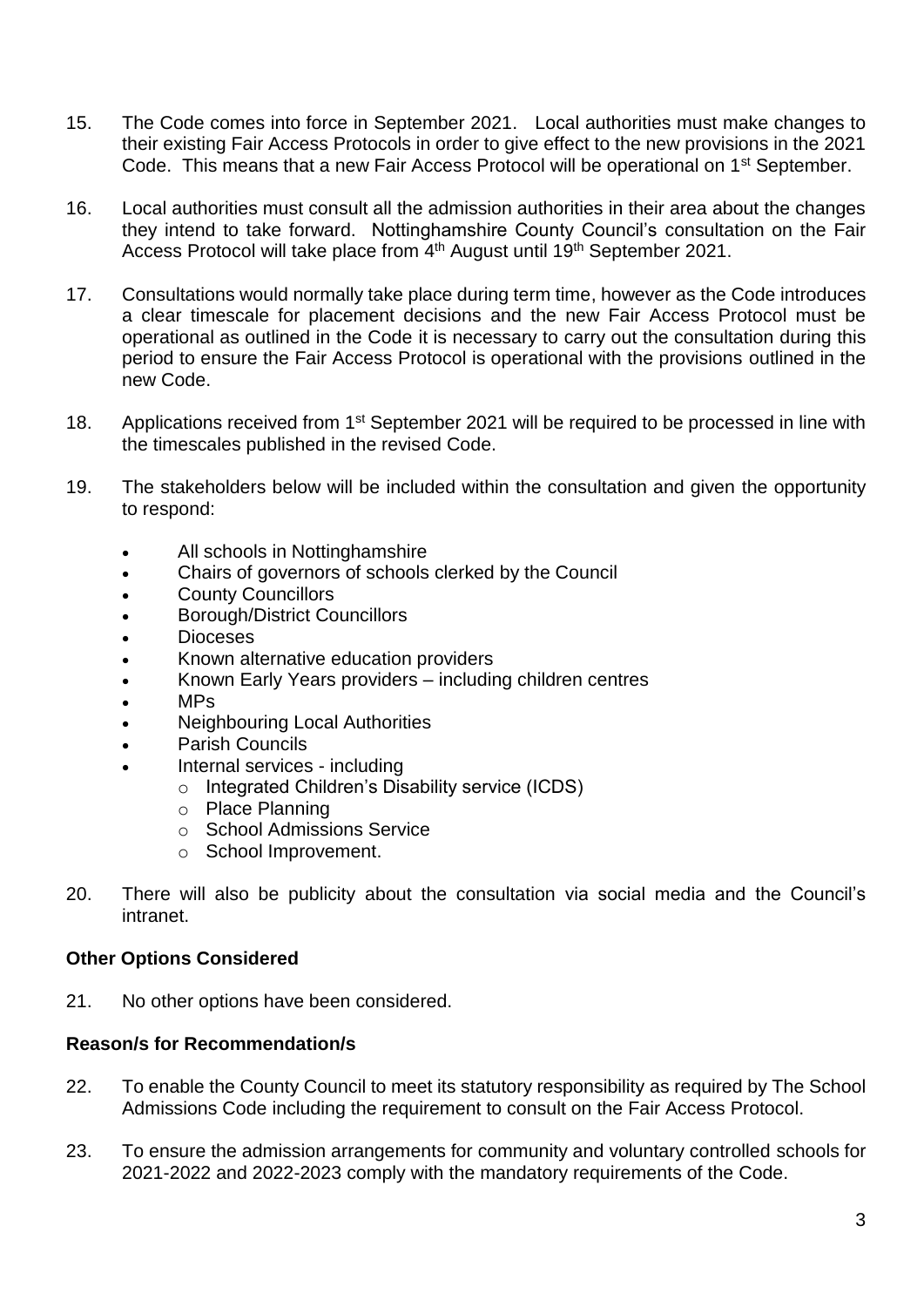# **Statutory and Policy Implications**

24. This report has been compiled after consideration of implications in respect of crime and disorder, data protection and information governance, finance, human resources, human rights, the NHS Constitution (public health services), the public sector equality duty, safeguarding of children and adults at risk, service users, smarter working, sustainability and the environment and where such implications are material they are described below. Appropriate consultation has been undertaken and advice sought on these issues as required.

### **Financial Implications**

25. Consideration has been given to using electronic communication wherever possible to reduce postage costs alongside promoted social media posts inviting responses to the consultation. A summary of the consultation (which opens on  $4<sup>th</sup>$  August) will be available on the public website. The cost will be met by the Admissions budget.

# **RECOMMENDATION/S**

That:

- 1) the variations to the admission arrangements for 2021-2022 and 2022-2023 are approved.
- 2) approval is given to carry out consultation on the Fair Access Protocol between 4<sup>th</sup> August and 19th September 2021.

### **Marion Clay Service Director, Education, Learning and Skills**

#### **For any enquiries about this report please contact:**

Claire Wilcoxson Access and Admissions Strategy Team Manager T: 0300 500 8080 E: [claire.wilcoxson@nottscc.gov.uk](mailto:claire.wilcoxson@nottscc.gov.uk)

#### **Constitutional Comments (LW 01/07/21)**

26. Children & Young People's Committee is the appropriate body to consider the content of the report.

### **Financial Comments (MDN 06/07/21)**

27. Consideration has been given to using electronic communication wherever possible to reduce postage costs alongside promoted social media posts inviting responses to the consultation. A summary of the consultation (which opens on  $4<sup>th</sup>$  August) will be available on the public website. The cost will be met by the Admissions budget which is £1.117m and funded from the Dedicated Schools Grant.